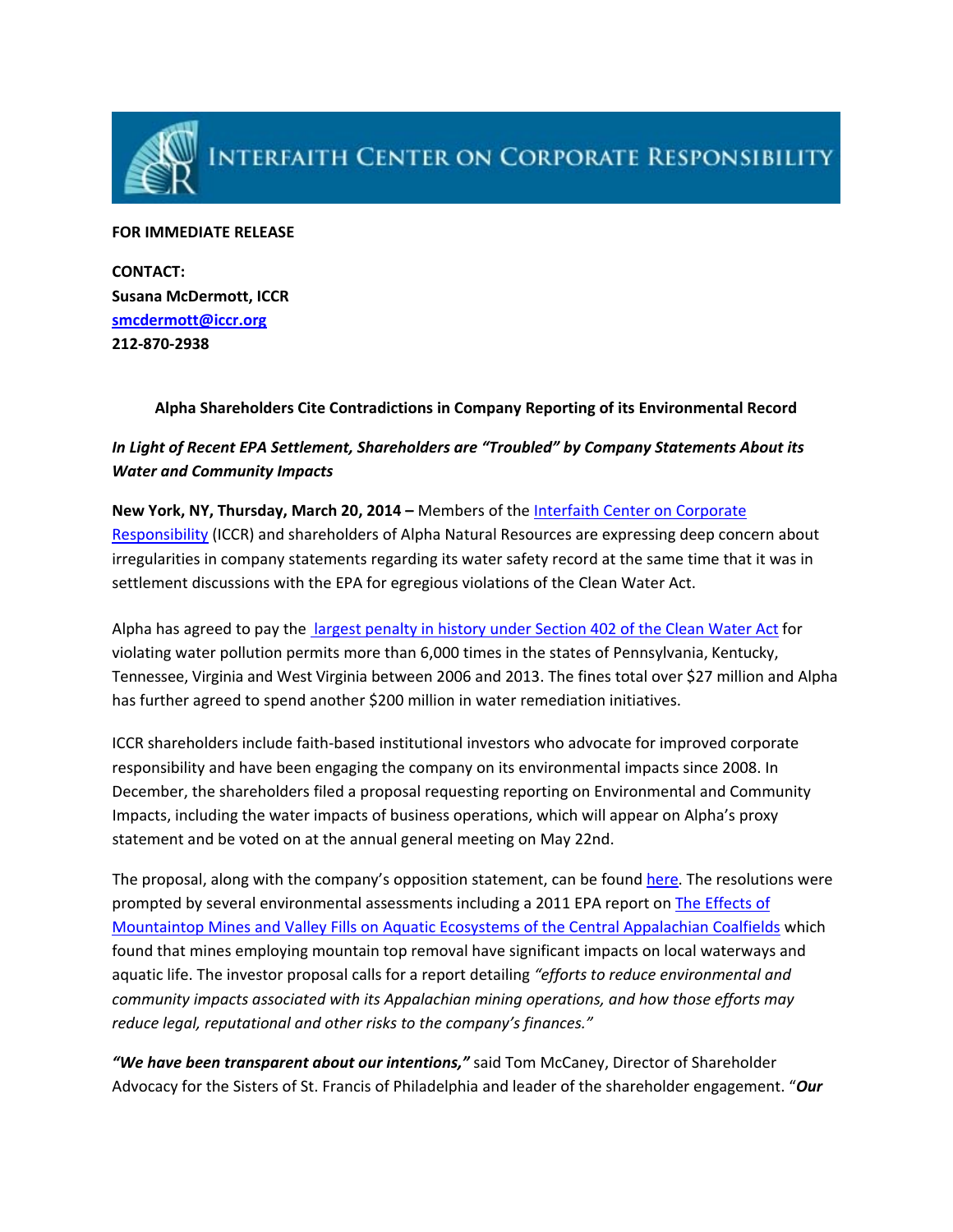*primary goal is to help our companies improve their environmental and social records because it is the* right thing to do, but we also know that a company that chooses to ignore its social contract is much *more exposed to legal, reputational and financial risk; and as shareholders we often end up paying for those risks when our share price falls. We are therefore deeply troubled by the discrepancies in the EPA's report versus Alpha's reporting to its shareholders on these critical metrics."*

Alpha's statement of opposition, which appears alongside the proposal on the proxy ballot, cites several company claims that according to McCaney either *"strain credulity, intentionally obfuscate or attempt to gloss over a clearly abysmal record,"* including:

- Almost 100% compliance with regulatory permits governing all water discharges
- A 2013 water compliance rate of 99.8%
- Company‐wide violations per inspection rate of less than 1 per 100 inspection days

At the bottom of a long list of risk disclosures pulled from the company's 10K statement, there is a reference to disclosures on water:

*Disclosure regarding environmental regulation, including regulations on discharges to water such as the Clean Water Act that provide restrictions on the discharge of certain pollutants into water, the requirement that we receive permits for discharges of water from all our mining operations and federal and state laws that provide measures to be taken to minimize and/or avoid altogether stream impacts, all of which are described under the "Business — Environmental and Other Regulatory Matters" section.*

*"In its statement Alpha boasts about its environmental record which, on the surface, could seem impressive but when viewed in the context of current litigation, becomes highly suspect,"* continued McCaney*. "The company's opposition to our shareholder proposal requesting improved measuring and reporting on environmental impacts was written at the same time it was negotiating an embarrassingly large settlement with the EPA for egregious environmental impacts. I'm sure no one will dispute that 6,287 citations for water pollution in five states over a nine year period is unacceptable and a clear sign that the company needs to reevaluate its environmental risk management protocols."*

While the EPA report only speaks to how Alpha's pollution has affected aquatic life, there are several studies cited in the proposal that point to potential human health impacts from sustained exposures to heavy metals including birth defects, circulatory, respiratory and central nervous conditions and cancer.

Said Paul Corbit Brown, President of Keeper of the Mountains, a non‐profit committed to stopping MTR in Appalachia, *"MTR is not only destroying thousands of acres across Central Appalachia but also destroying our way of life in these mountain communities. MTR has exacted an unfathomable toll on mountain communities that are paying dearly for the profits Alpha squeezes from these hills. In many* cases, people are literally paying with their lives and the lives of future generations, as the long-term *health impacts of MTR are only beginning to be understood. Soon after Alpha purchased Massey* Energy, CEO Kevin Crutchfield promised me personally that Alpha was going to be a 'good actor and a *good neighbor in the communities where it mines coal. The irreversible poisoning and destruction of*